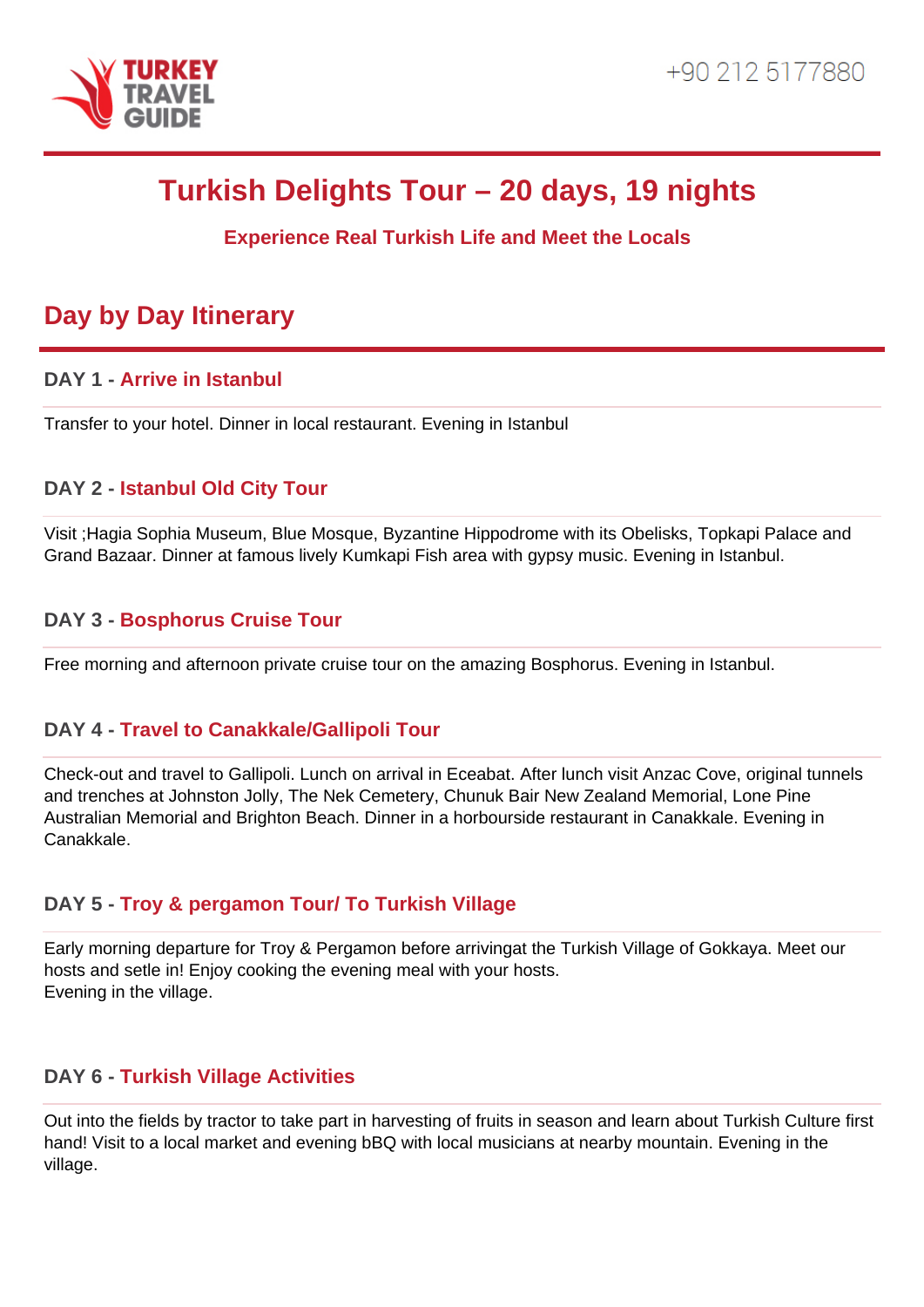#### **DAY 7 - Ephesus**

Farewell our village hosts to drive via the ruins od Sardis and lovely Stone village of Odemis. After lunch drive on to Selcuk. Evening in Selcuk.

#### **DAY 8 - Ephesus Ancient City Tour**

Visit to the House of Virgin Mary, the City of Ephesus, Temple of Artemis and Ephesus Museum. Afternoon visit Greek Village of Sirince. Evening in Selcuk

#### **DAY 9 - Pamukkale & Hierapolis**

Drive to Pamukkale. Visit the ancient city of Hierapolis with its Temple of Apollo, the Theatre, Necropolis and baths of Hierapolis Antique City. Finally visit the calcium terraces and pools. Evening in Pamukkale.

#### **DAY 10 - Fethiye to Olympos (Demre) Gulet Cruise**

Early departure to travel to Fethiye. Embark on your gulet and cruise to Samanlik Bay for swimming, lunch or depending on the sea conditions to Butterfly Valley. A swim and optional visit of this natural reserve, hosting 136 kinds of different butterflies and moths. Afterwards we cruise to Oludeniz (The Blue Lagoon) again sea conditions permitting. Option for paragliding available. Last stop of the day is St.Nicholas Island with its Byzantine ruins. Chance for swimming followed by dinner on board.

#### **DAY 11 - Fethiye to Olympos (Demre) Gulet Cruise**

Around sunrise departure to Aquarium or Firnaz Bay near Kalkan for breakfast and a swim. Cruising to Kas where we stop in the harbour for lunch and visit this charming fishing village. Kas was once known as ancient Antiphellos of which Lycian rock tombs, sarcophagi and Roman theatre are now left. But the charm of the town remains! In a bay near Kekova we stop for swimming and diner on board.

#### **DAY 12 - Fethiye to Olympos (Demre) Gulet Cruise**

Around sunrise departure to Aquarium or Firnaz Bay near Kalkan for breakfast and a swim. Cruising to Kas where we stop in the harbour for lunch and visit this charming fishing village. Kas was once known as ancient Antiphellos of which Lycian rock tombs, sarcophagi and Roman theatre are now left. But the charm of the town remains! In a bay near Kekova we stop for swimming and diner on board.

#### **DAY 13 - Antalya**

After breakfast we have a look at the Pirates Cave (sea conditions permitting) before cruising to Andriace harbour. Drive to Antalya. Evening in Antalya.

#### **DAY 14 - Perge,Aspendos,Side Tour**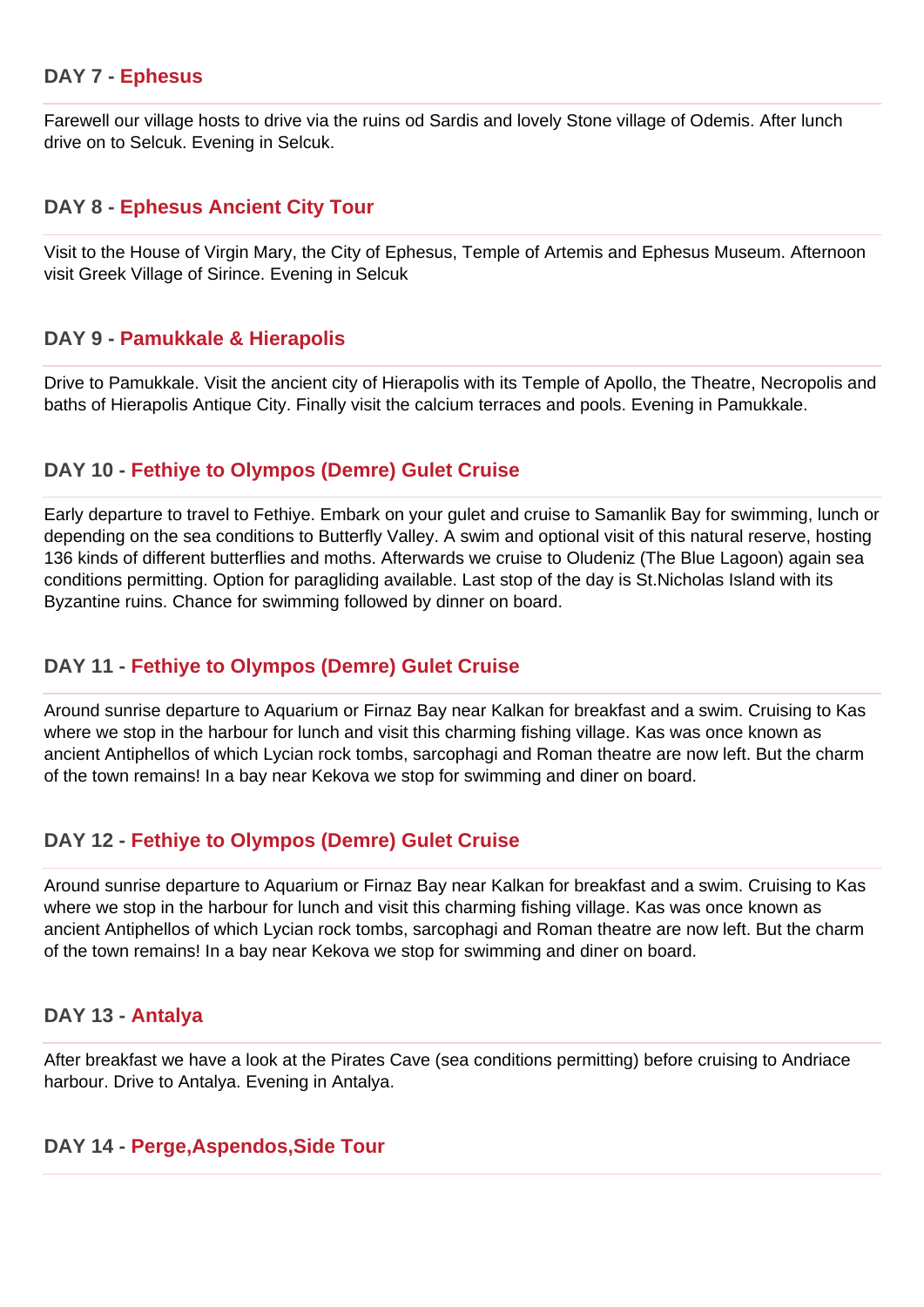Visit Perge Ancient City, Greco-Roman Amphitheater at Aspendos, Side, Agora, the Gymnasium, the Apollo Temple. Evening in Antalya.

# **DAY 15 - Cappadocia via Konya**

Depart from Antalya fort he morning drive to Konya where we stop for lunch. A visit to Mevlana Museum before driving to the area known as Cappadocia. Evening in Goreme.

#### **DAY 16 - South Cappadocia Tour**

Visit Derinkuyu Underground City, Ihlara Valley, lunch break in Belisirma Village by the river. After lunch visit Selime, panoramic viewing point and then Agzikarahan, a 13th Century Seljuk Karavansaray on the silk road. Dinner in an authentic Anatolian Restaurant. Evening in Goreme.

#### **DAY 17 - North Cappadocia Tour**

Visit Devrent Valley and Pasabaglari Fairy Chimneys, Avanos, Uchisar Castle, Pigeon Valley and Esentepe for a panoramic view of Goreme Valley. Finally Goreme Open Air Museum. Evening Folk Dance Dinner Show. Evening in Cappadocia.

#### **DAY 18 - Flight to Istanbul**

Return to Istanbul on the morning flight. Transfer to hotel for check in and relax after your journey. Evening in Istanbul

#### **DAY 19 - Free Day in Istanbul**

Free day in Istanbul before our farewell dinner. Evening in Istanbul.

#### **DAY 20 - Departure**

Breakfast,check-out and transfer to International Airport for departure.

#### **Inclusions**

- \* Airport transfers on tour
- \* Hotel accommodation
- \* Internal flight tickets
- \* Confortable Air Conditioned quality Mini Bus
- \* TURSAB qualified guide fort he whole of your tour 17 Days
- \* Entrance Fees
- \* Meals as per ?tinerary (B:Breakfast, L:Lunch, D:Dinner)
- \* Local taxes
- \*Private Bosphorus Tour